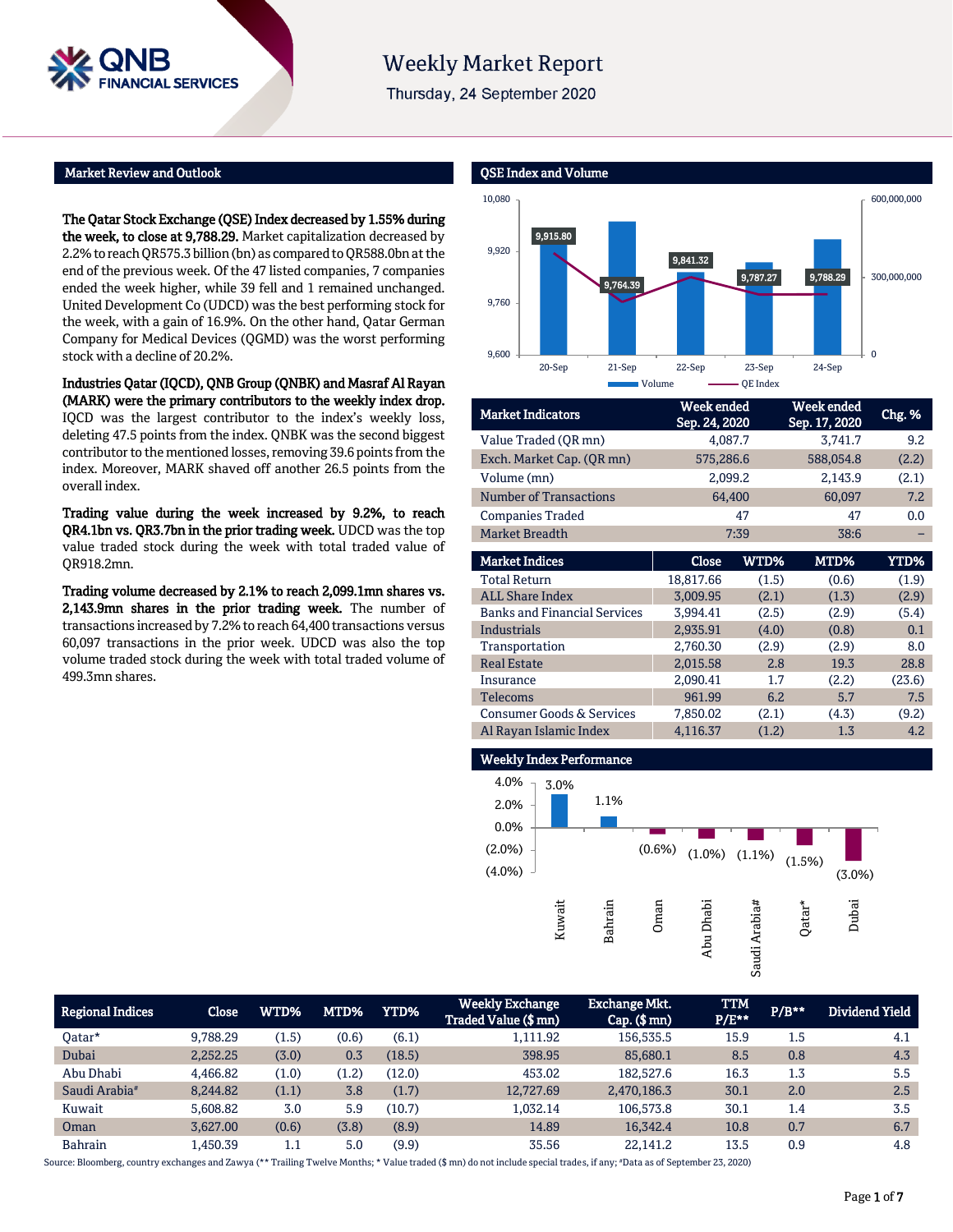## Economic & Market/Corporate News

- CBQK closes \$227.5mn syndicated term loan The Commercial Bank (CBQK) has announced they it successfully closed a dualtranche \$227.5mn syndicated term loan facility recently with competitive pricing and well-diversified investors by tapping the Asian markets. The facility was mandated to Mizuho Bank Limited to lead and arrange with the purpose of meeting the bank's general funding and working capital needs. The bank recently successfully launched a senior unsecured five-year bond worth \$500mn at a new price benchmark. The transaction was launched at the set spread of +175 bps over five-year mid swaps and priced at a coupon rate of 2% and yield of 2.083 year. The issue was oversubscribed 3.8 times. This transaction marked CBQK's successful return to the US dollar public markets since 2018 and effectively repriced CBQK's funding curve down. The Commercial Bank Group's CEO, Joseph Abraham attributed the success to very positive views from investors on Qatar's strong economy and fiscal buffers, and the strength of Qatar's banking system. Investors have positively viewed the strong execution of CBQK's five-year strategy which has significantly improved the performance of the bank. (Qatar Tribune)
- Nakilat assumes full ship management and operations of Q-Flex LNG carrier 'Al Rekayyat' – Nakilat has assumed full ship management and operations of Q-Flex LNG carrier 'Al Rekayyat' from Shell International Trading and Shipping Company Limited (Shell) with effect from September 20, as part of the second phase of its planned fleet management transition program. With a cargo carrying capacity of 216,300 cubic meters, Al Rekayyat is wholly-owned by Nakilat and chartered by Qatargas. The vessel built in South Korea by Hyundai Heavy Industries was delivered in June 2009 and has been in service ever since. Al Rekayyat is the sixth vessel that will come under the management of Nakilat Shipping Qatar (NSQL) this year, bringing the total number of vessels managed by NSQL to 25, comprising some 21 LNG and four LPG carriers. (QSE, Gulf-Times.com)
- GWCS becomes official logistics provider for Qatar 2022 Gulf Warehousing Company (GWCS) has signed an agreement with International Federation of Association Football (FIFA) under which GWCS will be the first regional supporter and official logistics provider for the FIFA World Cup Qatar 2022. GWCS, which was the National Supporter and Official Logistics Provider for the FIFA Club World Cup 2019, will build on this experience and draw on its robust network of contacts throughout the world to deliver logistics and supply chain services for the FIFA World Cup 2022. GWCS' Chairman, Sheikh Abdulla bin Fahad bin Jassim bin Jabor Al Thani said, "Today marks a landmark achievement in the history of GWCS as we are entrusted to deliver the logistical requirements for the FIFA World Cup Qatar 2022. We enter this agreement with confidence that we will showcase the world-class sporting and logistics infrastructure that Qatar has developed over the years, while embodying the values of sportsmanship and encouraging active engagement of football enthusiasts and wider audiences." (Qatar Tribune)
- Veolia designs water reuse process for Baladna Veolia Water Technologies Qatar (Veolia) was contracted by Baladna, Qatar's leading dairy producer, to upgrade the existing wastewater treatment facility at its cow farm located in Al Khor, north of Doha. Veolia proprietary technologies will allow an increase in the treatment capacity of the plant and enable the treated wastewater to be reused for the site's purposes. With a capacity of up to 24,000 cows and a superficy of 2.4mn m2, Baladna's cow farm is the biggest cow farm in Qatar and one of the biggest in the GCC countries. The barn and milk parlor flushing area of the cow farm generates around 6,000 m3/day of wastewater. As part of the wastewater treatment plant upgrade, Veolia modified and optimized the treatment performance of the existing lagoons and provided a complementary biological process to meet the treated effluent quality necessary for reuse. The treated water can now be reused for irrigation within the farm and, following further treatment by reverse osmosis, to spray and cool the cows during hot summer months. (Peninsula Qatar)
- Moody's: SMEs impact on Qatar banking system asset quality low – SMEs impact on Qatar's banking system asset quality is low as they account for a small portion of its loan book, and are supported by Qatar Development Bank (QDB) guarantees, Moody's Investor Service (Moody's) has said in a report. On the other hand, small and midsized enterprises have had a greater impact on asset quality of banking system elsewhere in the GCC region, Moody's noted. Moody's said, "All the rated banks reported an increase in provisioning cost, with the exception of one bank, where provisioning costs were high in 2019 and reported a lower expense in the first half of 2020 compared to same period last year. We expect only a limited further deterioration in asset quality in second half of the year (2H2020) as the banks' lending books are heavily skewed towards government or related entities, accounting for 29% of total loans as of June 2020 and these loans will be more resilient. Retail exposure is mainly to Qatari nationals where job losses have been negligible, and the real estate market is in a coolingoff period for the past few years and new lending to the sector has therefore been relatively limited. Together these factors will limit the increase in provisioning costs, supporting Qatari banks' profitability." However, only a "manageable" increase in provisioning by Qatari banks was expected for 2020, Moody's said. Driven by the coronavirus outbreak, loan-loss provisioning costs increased in the first half of the year (1H2020), consuming 26% of pre-provision income, up from 17% in 1H2019. "We expect provisions to rise further, reflecting problem loan formation as weaker economic activity makes it harder for borrowers to meet their repayments, particularly in the real estate, construction and contracting sectors. However, the banks' large exposure to the strongly rated Qatar (Aa3 stable) sovereign will shield overall loan performance to a large extent," Moody's said. The Qatari banks preserved their capital buffers in 1H2020, supported by lower dividend payout ratios and strong earnings, thus providing good loss absorbency. (Gulf-Times.com)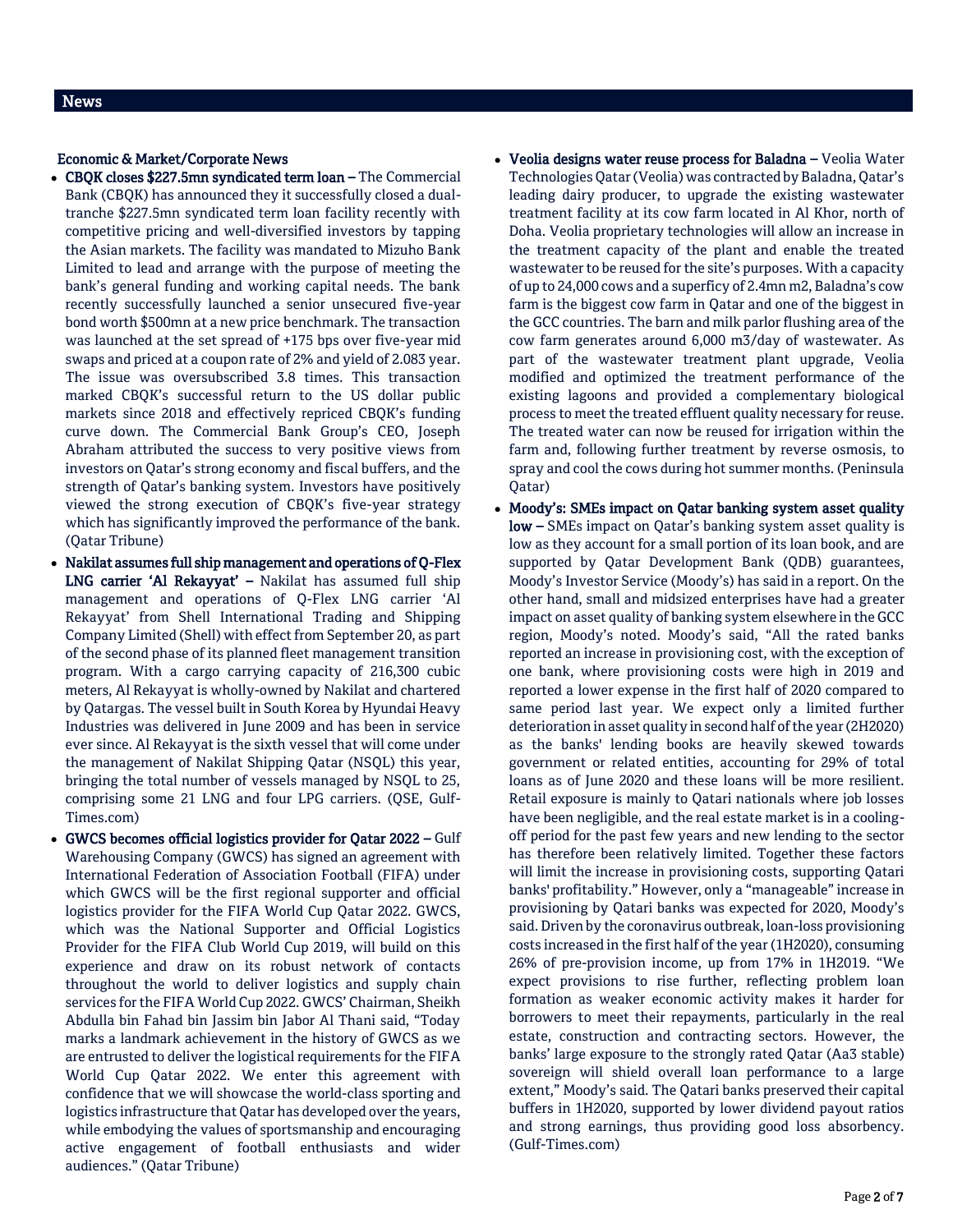

Source: Qatar Stock Exchange (QSE)

## Most Active Shares by Value (QR Million)



Source: Qatar Stock Exchange (QSE) Source: Qatar Stock Exchange (QSE)

## Investor Trading Percentage to Total Value Traded



## Top Decliners



Source: Qatar Stock Exchange (QSE)

## Most Active Shares by Volume (Million)



Net Traded Value by Nationality (QR Million)



Source: Qatar Stock Exchange (QSE) Source: Qatar Stock Exchange (QSE)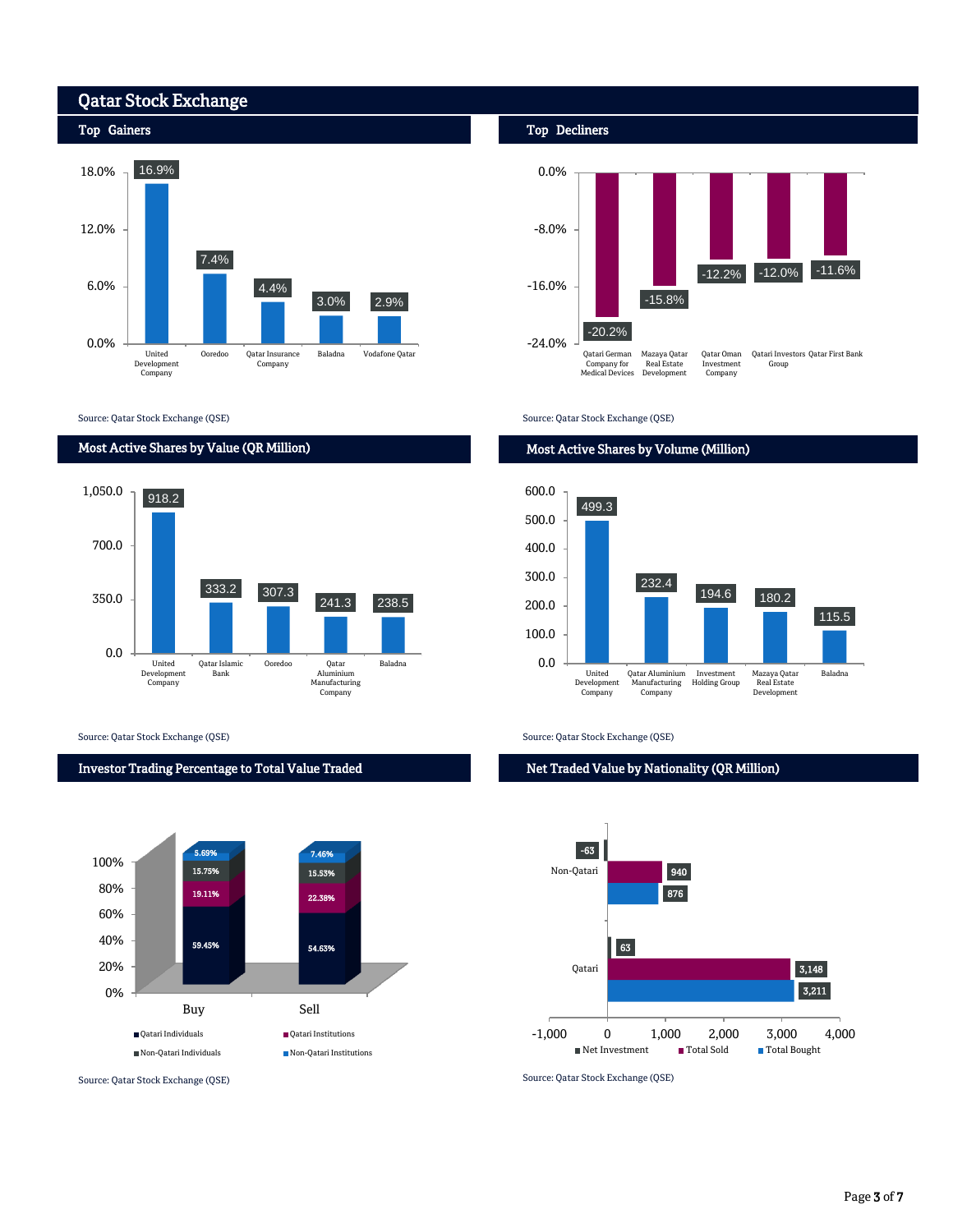## TECHNICAL ANALYSIS OF THE QSE INDEX



Source: Reuters

The QE Index shed 1.55% and closed at 9,788.29. The argument we proposed over the past few weeks has not changed. The recent movement, on the Index, has supported our scenario of a possible pullback in the short term. The rising wedge formation is being tested, and possibly breached, on the downside. Our weekly resistance level remains at the psychological level of 10,000 points; our support remains at the 9,400 level.

## DEFINITIONS OF KEY TERMS USED IN TECHNICAL ANALYSIS

RSI (Relative Strength Index) indicator – RSI is a momentum oscillator that measures the speed and change of price movements. The RSI oscillates between 0 to 100. The index is deemed to be overbought once the RSI approaches the 70 level, indicating that a correction is likely. On the other hand, if the RSI approaches 30, it is an indication that the index may be getting oversold and therefore likely to bounce back.

MACD (Moving Average Convergence Divergence) indicator – The indicator consists of the MACD line and a signal line. The divergence or the convergence of the MACD line with the signal line indicates the strength in the momentum during the uptrend or downtrend, as the case may be. When the MACD crosses the signal line from below and trades above it, it gives a positive indication. The reverse is the situation for a bearish trend.

Candlestick chart – A candlestick chart is a price chart that displays the high, low, open, and close for a security. The 'body' of the chart is portion between the open and close price, while the high and low intraday movements form the 'shadow'. The candlestick may represent any time frame. We use a one-day candlestick chart (every candlestick represents one trading day) in our analysis.

Doji candlestick pattern – A Doji candlestick is formed when a security's open and close are practically equal. The pattern indicates indecisiveness, and based on preceding price actions and future confirmation, may indicate a bullish or bearish trend reversal.

Shooting Star/Inverted Hammer candlestick patterns – These candlestick patterns have a small real body (open price and close price are near to each other), and a long upper shadow (large intraday movement on the upside). The Shooting Star is a bearish reversal pattern that forms after a rally. The Inverted Hammer looks exactly like a Shooting Star, but forms after a downtrend. Inverted Hammers represent a potential bullish trend reversal.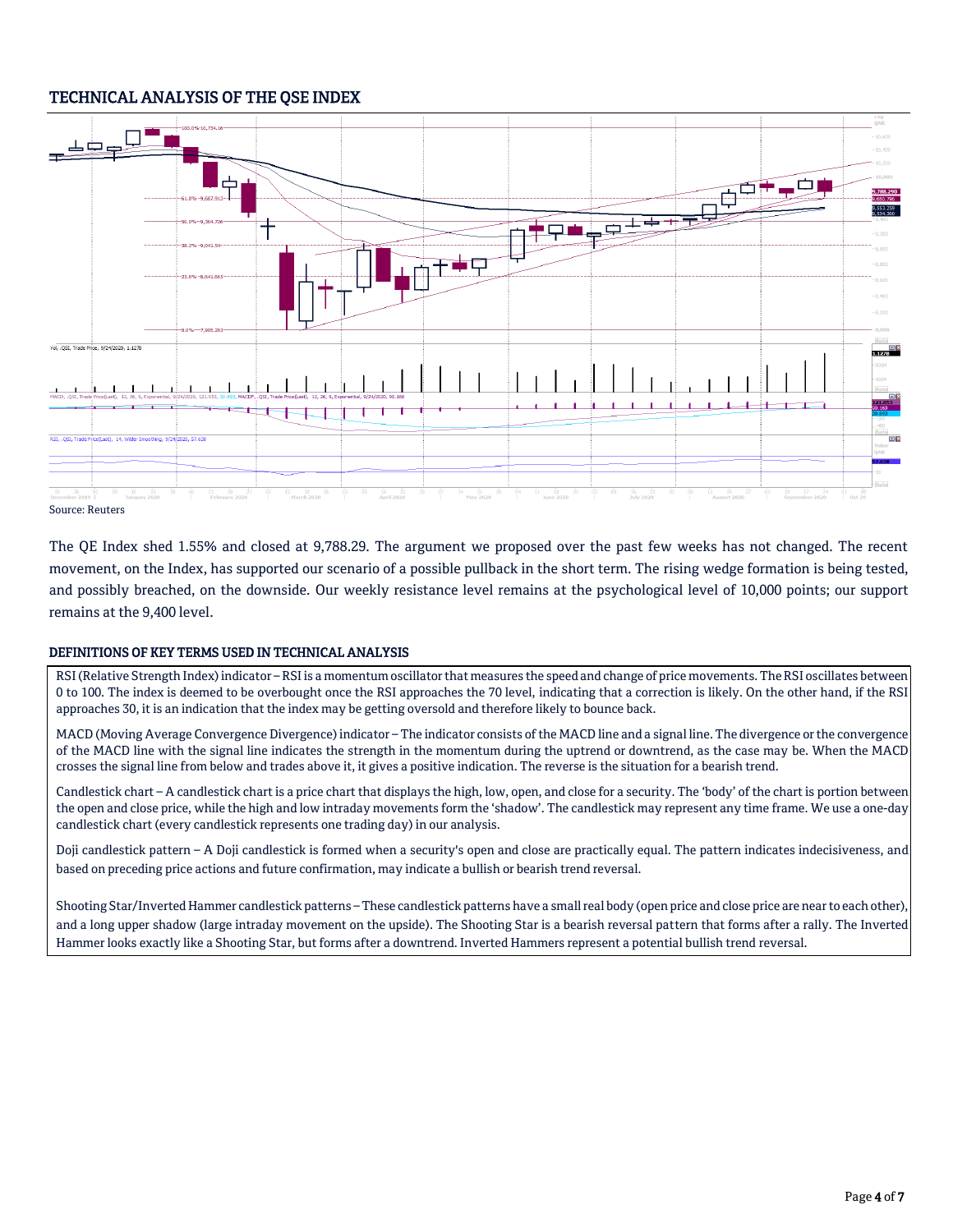| <b>Company Name</b>                     | Price<br><b>September</b><br>24 | % Change<br><b>WTD</b> | % Change<br><b>YTD</b> | Market Cap.<br><b>QR Million</b> | TTM P/E    | P/B | Div. Yield |
|-----------------------------------------|---------------------------------|------------------------|------------------------|----------------------------------|------------|-----|------------|
| <b>Qatar National Bank</b>              | 17.35                           | (3.07)                 | (15.74)                | 160,252                          | 13.8       | 2.3 | 3.5        |
| Qatar Islamic Bank                      | 15.95                           | (1.30)                 | 4.04                   | 37,689                           | 13.3       | 2.2 | 3.3        |
| <b>Commercial Bank of Qatar</b>         | 3.93                            | (2.48)                 | (16.38)                | 15,906                           | 9.0        | 0.9 | 5.1        |
| Doha Bank                               | 2.30                            | (1.42)                 | (9.21)                 | 7,122                            | 13.7       | 0.8 | <b>N/A</b> |
| Al Ahli Bank                            | 3.21                            | (2.73)                 | (3.70)                 | 7,799                            | 12.8       | 1.3 | 4.5        |
| <b>Qatar International Islamic Bank</b> | 8.22                            | (1.97)                 | (15.08)                | 12,443                           | 14.1       | 2.1 | 5.2        |
| Masraf Al Rayan                         | 4.09                            | (2.60)                 | 3.28                   | 30,675                           | 14.0       | 2.3 | 5.5        |
| Al Khaliji Bank                         | 1.60                            | (0.06)                 | 21.98                  | 5,753                            | 9.6        | 1.0 | 4.7        |
| <b>Qatar First Bank</b>                 | 1.28                            | (11.59)                | 56.72                  | 897                              | <b>N/A</b> | 1.8 | <b>N/A</b> |
| National Leasing                        | 1.10                            | (6.38)                 | 56.03                  | 544                              | 20.3       | 0.8 | 4.5        |
| <b>Dlala Holding</b>                    | 1.74                            | (8.88)                 | 185.43                 | 496                              | <b>N/A</b> | 2.5 | <b>N/A</b> |
| Qatar & Oman Investment                 | 0.85                            | (12.16)                | 26.31                  | 266                              | 32.1       | 0.9 | 2.4        |
| <b>Islamic Holding Group</b>            | 4.24                            | (7.83)                 | 123.16                 | 240                              | 78.3       | 1.7 | <b>N/A</b> |
| <b>Banking and Financial Services</b>   |                                 |                        |                        | 280,081                          |            |     |            |
| Zad Holding                             | 15.28                           | (1.23)                 | 10.56                  | 3,621                            | 17.8       | 2.5 | 5.6        |
| Qatar German Co. for Medical Devices    | 2.15                            | (20.20)                | 268.56                 | 248                              | N/A        | 8.4 | <b>N/A</b> |
| Salam International Investment          | 0.60                            | (10.00)                | 16.63                  | 689                              | <b>N/A</b> | 0.4 | <b>N/A</b> |
| Baladna                                 | 2.05                            | 3.02                   | 105.00                 | 3,897                            | N/A        | 1.8 | 1.0        |
| <b>Medicare Group</b>                   | 7.26                            | (1.69)                 | (14.08)                | 2,043                            | 28.2       | 2.1 | 24.8       |
| Qatar Cinema & Film Distribution        | 3.71                            | (9.09)                 | 68.64                  | 233                              | 50.8       | 1.7 | 2.7        |
| <b>Qatar Fuel</b>                       | 17.25                           | (1.88)                 | (24.67)                | 17,151                           | 18.2       | 2.2 | 4.6        |
| Qatar Meat and Livestock                | 6.91                            | (1.29)                 | 2.22                   | 1,244                            | 14.5       | 3.5 | 4.3        |
| Mannai Corp.                            | 3.00                            | 0.00                   | (2.60)                 | 1,369                            | <b>N/A</b> | 0.7 | 6.7        |
| Al Meera Consumer Goods                 | 19.80                           | (0.90)                 | 29.41                  | 3,960                            | 20.0       | 2.9 | 4.3        |
| <b>Consumer Goods and Services</b>      |                                 |                        |                        | 34,455                           |            |     |            |
| Qatar Industrial Manufacturing          | 3.35                            | 1.06                   | (6.30)                 | 1,590                            | 17.0       | 1.0 | 4.5        |
| <b>Qatar National Cement</b>            | 3.89                            | (2.31)                 | (31.17)                | 2,542                            | 18.4       | 0.9 | 7.7        |
| <b>Industries Qatar</b>                 | 9.96                            | (3.77)                 | (3.11)                 | 60,258                           | 38.2       | 1.9 | 4.0        |
| Qatari Investors Group                  | 1.90                            | (12.00)                | 6.15                   | 2,362                            | 23.4       | 0.8 | 2.9        |
| Qatar Electricity and Water             | 16.60                           | (1.31)                 | 3.17                   | 18,260                           | 12.6       | 2.1 | 4.7        |
| Aamal                                   | 0.92                            | (8.17)                 | 13.41                  | 5,809                            | 36.3       | 0.8 | 4.3        |
| <b>Gulf International Services</b>      | 1.57                            | (7.40)                 | (9.01)                 | 2,908                            | 42.1       | 0.8 | <b>N/A</b> |
| <b>Mesaieed Petrochemical Holding</b>   | 2.07                            | (6.00)                 | (17.61)                | 25,981                           | 25.3       | 1.7 | 3.4        |
| <b>Invesment Holding Group</b>          | 0.61                            | (8.37)                 | 8.69                   | 509                              | 11.9       | 0.6 | <b>N/A</b> |
| Qatar Aluminum Manufacturing            | 1.00                            | (1.47)                 | 28.43                  | 5,597                            | <b>N/A</b> | 1.0 | 1.0        |
| <b>Industrials</b>                      |                                 |                        |                        | 125,815                          |            |     |            |
| <b>Qatar Insurance</b>                  | 2.09                            | 4.45                   | (33.86)                | 6,826                            | <b>N/A</b> | 0.9 | 7.2        |
| Doha Insurance                          | 1.15                            | 0.88                   | (4.17)                 | 575                              | 13.1       | 0.6 | 7.0        |
| Qatar General Insurance & Reinsurance   | 2.15                            | (3.20)                 | (12.60)                | 1,881                            | <b>N/A</b> | 0.4 | N/A        |
| Al Khaleej Takaful Insurance            | 1.84                            | (7.04)                 | (8.20)                 | 469                              | 14.5       | 0.9 | 2.7        |
| Qatar Islamic Insurance                 | 6.28                            | (3.31)                 | (6.06)                 | 941                              | 13.9       | 2.6 | 6.0        |
| Insurance                               |                                 |                        |                        | 10,692                           |            |     |            |
| <b>United Development</b>               | 1.85                            | 16.87                  | 21.71                  | 6,551                            | 29.1       | 0.6 | 2.7        |
| Barw a Real Estate                      | 3.40                            | (3.82)                 | (4.10)                 | 13,211                           | 8.3        | 0.7 | 5.9        |
| <b>Ezdan Real Estate</b>                | 1.92                            | (0.78)                 | 211.38                 | 50,795                           | 1035.1     | 1.6 | <b>N/A</b> |
| Mazaya Qatar Real Estate Development    | 1.08                            | (15.76)                | 50.21                  | 1,250                            | 48.8       | 0.1 | <b>N/A</b> |
| <b>Real Estate</b>                      |                                 |                        |                        | 71,807                           |            |     |            |
| Ooredoo                                 | 7.12                            | 7.41                   | 0.56                   | 22,807                           | 13.6       | 1.0 | 3.5        |
| <b>Vodafone Qatar</b>                   | 1.30                            | 2.94                   | 11.64                  | 5,474                            | 37.7       | 1.2 | 3.9        |
| <b>Telecoms</b>                         |                                 |                        |                        | 28,281                           |            |     |            |
| <b>Qatar Navigation (Milaha)</b>        | 5.90                            | (0.81)                 | (3.25)                 | 6,759                            | 12.6       | 0.5 | 5.1        |
| <b>Gulf Warehousing</b>                 | 5.01                            | (4.57)                 | (8.58)                 | 294                              | 12.4       | 1.6 | 4.0        |
| Qatar Gas Transport (Nakilat)           | 2.61                            | (4.04)                 | 9.21                   | 14,460                           | 13.5       | 2.4 | 3.8        |
| Transportation                          |                                 |                        |                        | 21,513                           |            |     |            |
| Qatar Exchange                          |                                 |                        |                        | 575,287                          |            |     |            |

Source: Bloomberg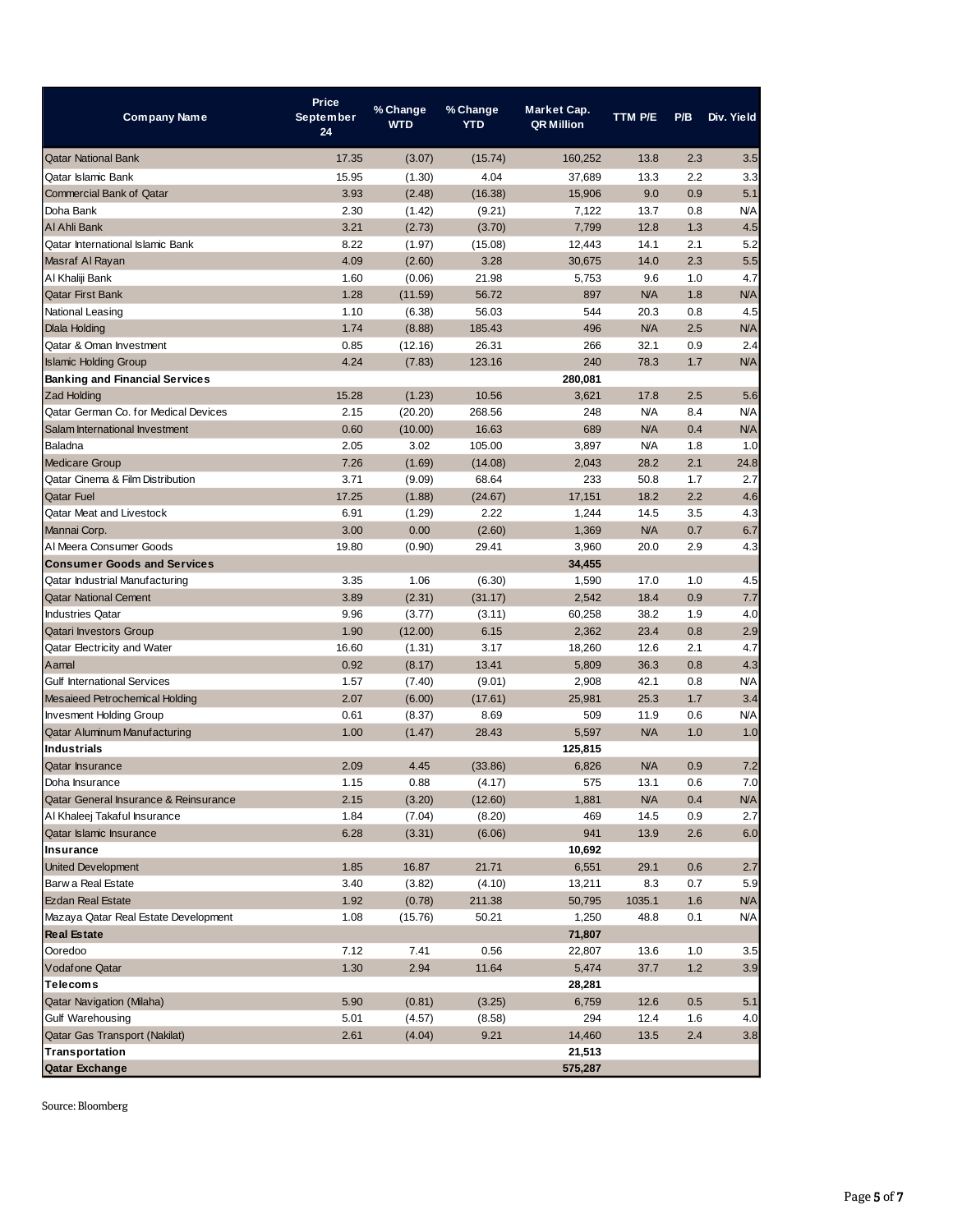## **Contacts**

**Saugata Sarkar, CFA, CAIA Shahan Keushgerian Zaid al-Nafoosi , CMT, CFTe**

Tel: (+974) 4476 6589 PO Box 24025 [mehmet.aksoy@qnbfs.com.qa](mailto:mehmet.aksoy@qnbfs.com.qa) booksender and Doha, Qatar

Head of Research Senior Research Analyst Senior Research Analyst Tel: (+974) 4476 6534 Tel: (+974) 4476 6509 Tel: (+974) 4476 6535 [saugata.sarkar@qnbfs.com.qa](mailto:saugata.sarkar@qnbfs.com.qa) [shahan.keushgerian@qnbfs.com.qa](mailto:sahbi.alkasraoui@qnbfs.com.qa) [zaid.alnafoosi@qnbfs.com.qa](mailto:sahbi.alkasraoui@qnbfs.com.qa)

**Mehmet Aksoy, PhD QNB Financial Services Co. W.L.L.** Senior Research Analyst Contact Center: (+974) 4476 6666

Disclaimer and Copyright Notice: This publication has been prepared by QNB Financial Services Co. W.L.L. ("QNB FS") a wholly-owned subsidiary of Qatar National Bank (Q.P.S.C.). QNB FS is regulated by the Qatar Financial Markets Authority and the Qatar Exchange. Qatar National Bank (Q.P.S.C.) is regulated by the Qatar Central Bank. This publication expresses the views and opinions of QNB FS at a given time only. It is not an offer, promotion or recommendation to buy or sell securities or other investments, nor is it intended to constitute legal, tax, accounting, or financial advice. QNB FS accepts no liability whatsoever for any direct or indirect losses arising from use of this report. Any investment decision should depend on the individual circumstances of the investor and be based on specifically engaged investment advice. We therefore strongly advise potential investors to seek independent professional advice before making any investment decision. Although the information in this report has been obtained from sources that QNB FS believes to be reliable, we have not independently verified such information and it may not be accurate or complete. QNB FS does not make any representations or warranties as to the accuracy and completeness of the information it may contain, and declines any liability in that respect. For reports dealing with Technical Analysis, expressed opinions and/or recommendations may be different or contrary to the opinions/recommendations of QNB FS Fundamental Research as a result of depending solely on the historical technical data (price and volume). QNB FS reserves the right to amend the views and opinions expressed in this publication at any time. It may also express viewpoints or make investment decisions that differ significantly from, or even contradict, the views and opinions included in this report. This report may not be reproduced in whole or in part without permission from QNB FS

COPYRIGHT: No part of this document may be reproduced without the explicit written permission of QNB FS.